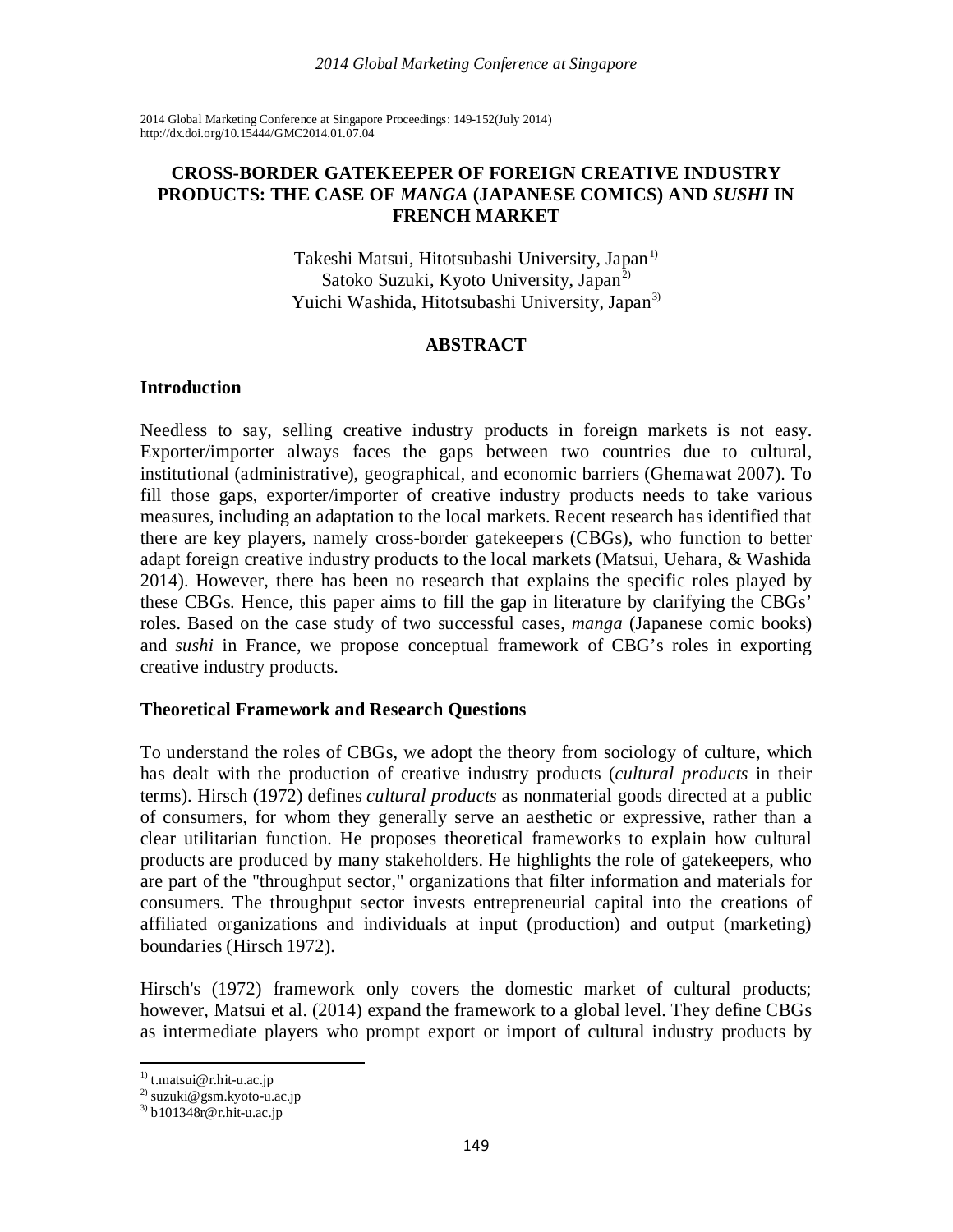overcoming various gaps arising from cultural differences. Still, we do not yet know how these CBGs function to better adapt foreign creative industry products to the local markets. Thus, we raise two questions. First, what kind of people/organizations takes these roles? Second, what kind of roles do CBGs play? To explore these questions, we have conducted case studies.

## **Case Selection and Method**

We selected two successful cases of Japanese creative industry product export: *manga* and *sushi* in French market. There are two reasons for this case selection. First, we chose France as a research site because it is culturally different from Japan (Hofstede 2001). If the gaps between two countries are big, CBGs should have a critical role in the adaptation of foreign creative industry products. Second, France is one of the major countries to accept Japanese creative industry products. For example, France is one of the biggest *manga* importers in the world: although French population is only one fifth of that of the United States, the *manga* market size is almost same in the two countries. Another example is *sushi*, which is very popular in France. We can find more than one thousand *sushi* restaurants in Paris and *sushi* is one of the popular menus.

Data was collected through expert interviews and field visits. As for *manga*, we conducted interviews with ten major publishers that publish *mangas* in France. One of the authors also visited Japan Expo, the largest exhibition for Japanese creative industry products in Europe. As for *sushi*, we conducted interviews with the food critic, *sushi* restaurant owner and exporter of Japanese food ingredients. Also, we visited various kinds of Japanese restaurants in Paris.

# **Findings**

The answers to the two questions are as follows. First, the CBGs of *manga* and *sushi* in France were not Japanese (i.e., the exporter). French *manga* market was created by French and Belgian publishers since the 1980s. Young French people with an experience of studying abroad in Japan established new publishers. Japanese publishers did not invest any resources to cultivate the market; they entered the market only after 2009. Similarly, the CGBs of *sushi* were not Japanese. Most of *sushi* restaurants in Paris were owned by Chinese. Both the young French people establishing new *manga* publishers and Chinese people running *sushi* restaurants had a good understanding of French consumers.

Second, the major role of CBG was to achieve the 'optimal' localization of creative industry products. If the products are adapted too much, their attractiveness could disappear. Understanding this optimal adaptation (i.e., adapt what and to what extent) is critical to succeed in exporting/importing creative industry products. As for *manga*, the French publishers selected titles that would be popular among French readers. Some of the titles included those that were not necessarily popular in Japan. Moreover, the CBGs understood what was NOT acceptable in the market (e.g., titles that contain religious themes). As for *sushi*, the CBGs focused more on the image than taste or authenticity. The taste of French *sushi* is not as tasty as the one in Japan. In fact, many French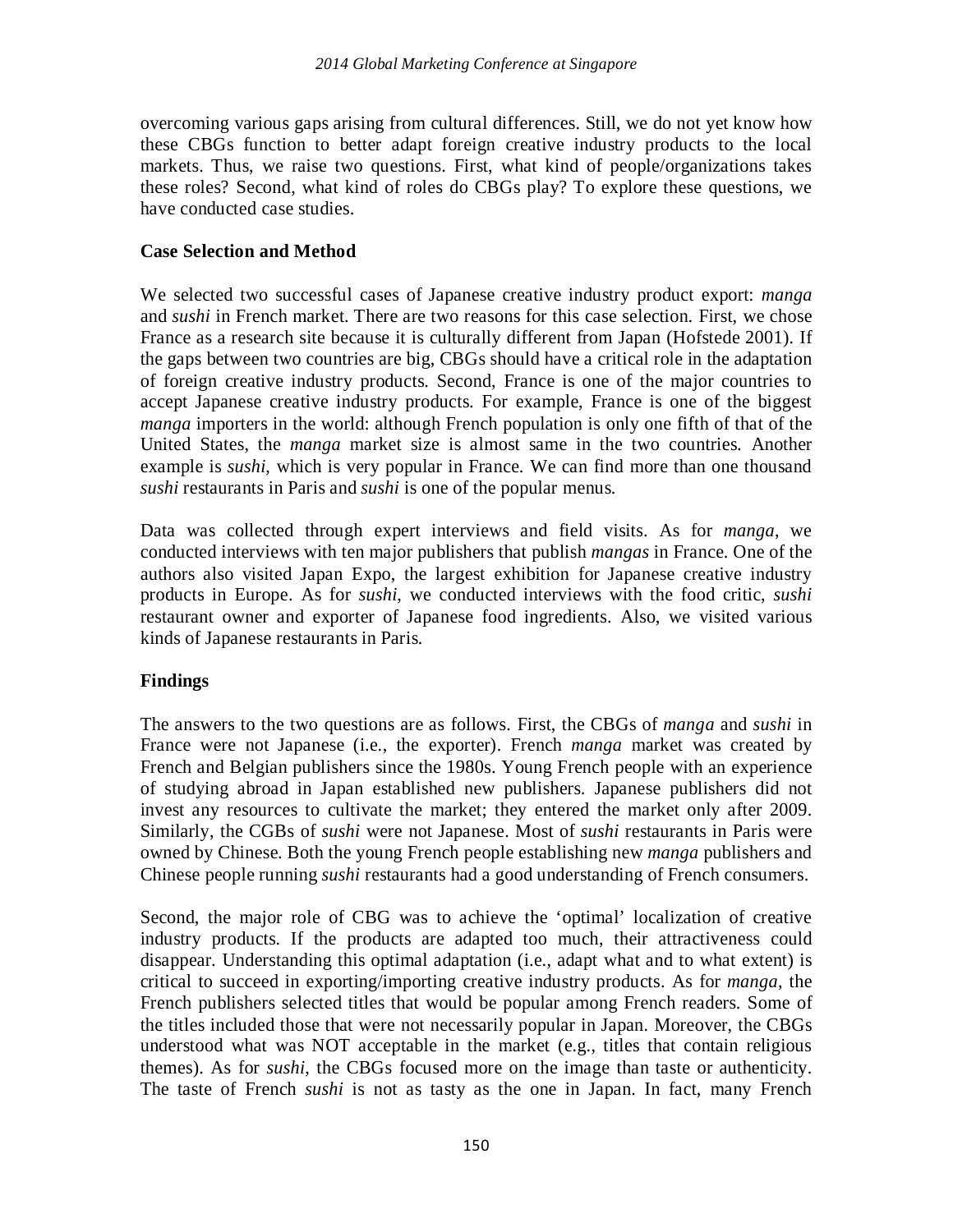consumers agree that *sushi* is tasteless. However, they do not care about it. Rather, they like *sushi* because they believe that it is a low-calorie, healthy food. Furthermore, French consumers do not care whether the *sushi* was cooked by Japanese or not.

## **Conclusion and Discussion**

The first finding suggests that CBGs are positioned between the creative industry in the exporter country and local consumers in the importer country, as is shown in Figure 1. The CBGs of *manga* and *sushi* in French market are at the importer-side. They understand the local consumers' demand better than the exporter-side CBG; hence, they could achieve the optical adaptation. Often, the governments put emphasis on the exporter-side CBG (e.g., Japan's "Cool Japan" policy). However, our study suggests that the government should support *importer*-side CBG as well.

Figure 1: Cross-Border Gatekeeping of Creative Industry Products

The second finding suggests that CBGs do not have to completely fill the gaps between exporter and importer country. In fact, one of the reasons why local consumers prefer foreign creative industry products is their uniqueness. Hence, the products need to attain some cultural aspects. The cultural gaps in foreign creative industry products could have other positive effects such as influencing their counterpart products in the local market. For example, *manga*'s drawing and storytelling style had considerable influence on bande dessinée (French traditional comics). The minimalism of *sushi* affected French food culture (e.g., nouvelle cuisine). Through such interactions between two country's creative industry products, new culture could emerge. CBG may have an important role in facilitating the emergence of new culture.

This paper, which is a part of the large project on the global marketing of creative industry products, shed light on the roles of CBG, which is not yet emphasized in the global marketing literature. However, the theoretical insights gained from this case study need to be checked by other cases and larger dataset. This should be considered as one of the future research directions.

*Keywords:* creative industry, cross-border gatekeeper, *manga* (Japanese comic books), *sushi*, France

## **References**

- Ghemawat, P. (2007). Redefining Global Strategy: Crossing Borders in a World Where Differences Still Matter. Boston, MA: Harvard Business Review Press.
- Hirsch, P. M. (1972). Processing Fads and Fashions: An Organization-Set Analysis of Cultural Industry Systems. *American Journal of Sociology*, 77 (4), 639-659. doi: 10.1086/225192
- Hofstede, G. (2001). Culture's Consequences: Comparing Values, Behaviors, Institutions and Organizations across Cultures. Thousand Oaks, CA: Sage Publications.
- Matsui, T., W. Uehara, & Y. Washida (2014). Exporting and Importing Creative Industry Products in Asian Markets: Exploring the Role of Cross-Border Gatekeepers. Paper